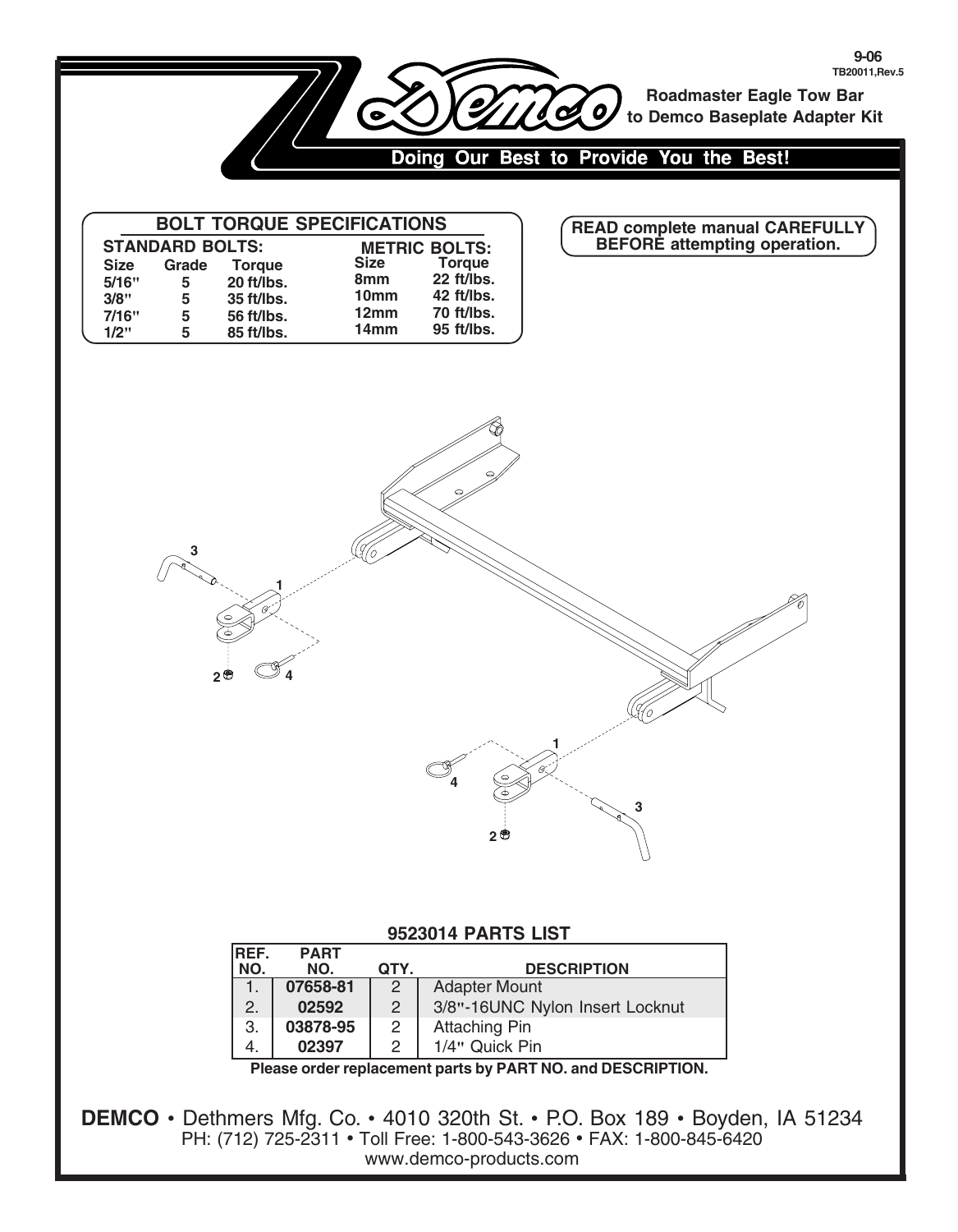**WARNING: FAILURE TO FOLLOW THESE INSTRUCTIONS CAN RESULT IN LOSS OF TOWING VEHICLE CONTROL, SEPARATION OF THE TOW BAR FROM THE TOWING VEHICLE, SEPARATION OF THE TOWED VEHICLE FROM THE TOW BAR, CAUSING SEVERE PERSONAL INJURY, DEATH, OR PROPERTY DAMAGE.**

8.8.

# **A** CAUTION

Safety is of utmost importance at all times. There are several items that must be checked each time before using and while using a tow bar.

Before allowing anyone to hook up or operate a tow bar, be sure they have read and understand the proper operating procedure.

**DO NOT** use worn or damaged cables and/or pins.

Be sure the **SAFETY CABLES** are hooked, chassis to chassis, to both the towing and towed vehicles using the crisscross method.

Check clearance between vehicles in a turning situation.

Check base plate mounting bolts for tightness and frame for metal fatigue.

Do not load the towed vehicle with anything as you may exceed the towing capacity of the tow bar.

Keep fingers away from pivot points to prevent personal injury.

Be sure the steering components of the towed vehicle are properly aligned.

**NOTE:** This unit can be backed up in moderate increments. Any severe backwards cornering could result in damage to the Tow Bar and/or towed vehicle chassis.

**For automatic transmissions:** Consult your vehicle owners manual for towing suitability with the drive shaft connected. Otherwise, the towed vehicle will have to be equipped with a transmission pump or drive shaft disconnect.

Check to make sure that all lights are in proper working order.

**The information on towability of vehicles is reprinted with permission of MotorHome© Magazine,** and is believed to be reliable. However, **Demco does not** warrant the information to be correct. Always consult your towed vehicle owner's manual and follow towing instructions. Each year, **MotorHome© Magazine,** compiles a list of vehicles that can be towed four-down behind a motorhome with no modifications required. This guide contains only those vehicles that have been approved by their manufacturers for towing. **This list is enclosed with this manual.**

**Caution: MotorHome<sup>®</sup> Magazine** left out any vehicles that have towing speed limits slower than 55 m.p.h., or distance limits of less than 200 miles. At a minimum, these vehicles require significant modification, such as the use of an aftermarket product, to make them towable. The availability of a **Demco Tow Bar Base Plate does not** imply that these vehicles can be modified or that there is an aftermarket product available. Refer to your vehicle owner's manual or consult your dealer to determine whether your vehicle can be modified to make it towable. Failure to observe this precaution could result in property damage or personal injury.

# **IMPORTANT INSTALLATION ITEMS**

DEMCO products and accessories are intended to be installed by professional installers with experience, proper equipment and the ability to do modification work. Installers with these qualifications can be found in RV and Automotive Service Centers.

If the car to be towed has been in an accident, the chassis may be damaged in an area where the Base Plate attaches. It may no longer be suitable for towing. Extreme caution and careful examination are required in such a situation. It is also likely, even from a minor accident, that the hole alignment will be more difficult due to hole alignment problems.

Many DEMCO Base Plates are designed to use existing holes and hardware to mount the Base Plate to the towed vehicle. Even though the bolt is there however, do not assume it is adequate for mounting the Base Plate. Manufacturers make many changes in hardware both within and between model years. Be sure the bolt is long enough to protrude past the nut a distance no less than 1/2 the diameter of the bolt, after the Base Plate is mounted. The threads should be in good condition. **We require that** "  $\text{\textit{\textbf{L0}CTITE}}_{\text{\textit{b}}}$  Blue" be used on all bolts. If a new bolt is required, be sure it is SAE Grade 5 or Metric

# **INSTALLATION INSTRUCTIONS**

#### **NOTE: Use existing hardware unless otherwise stated.**

- **1.** Remove existing adapter mount from the Roadmaster Eagle Tow Bar.
- **2.** Attach adapter mount (#1) to the tow bar using existing bolt and new 3/8" locknut (#2)
- **NOTE: Locktite Blue must be used on all fasteners.**
- **3.** Make sure all bolts are tightened.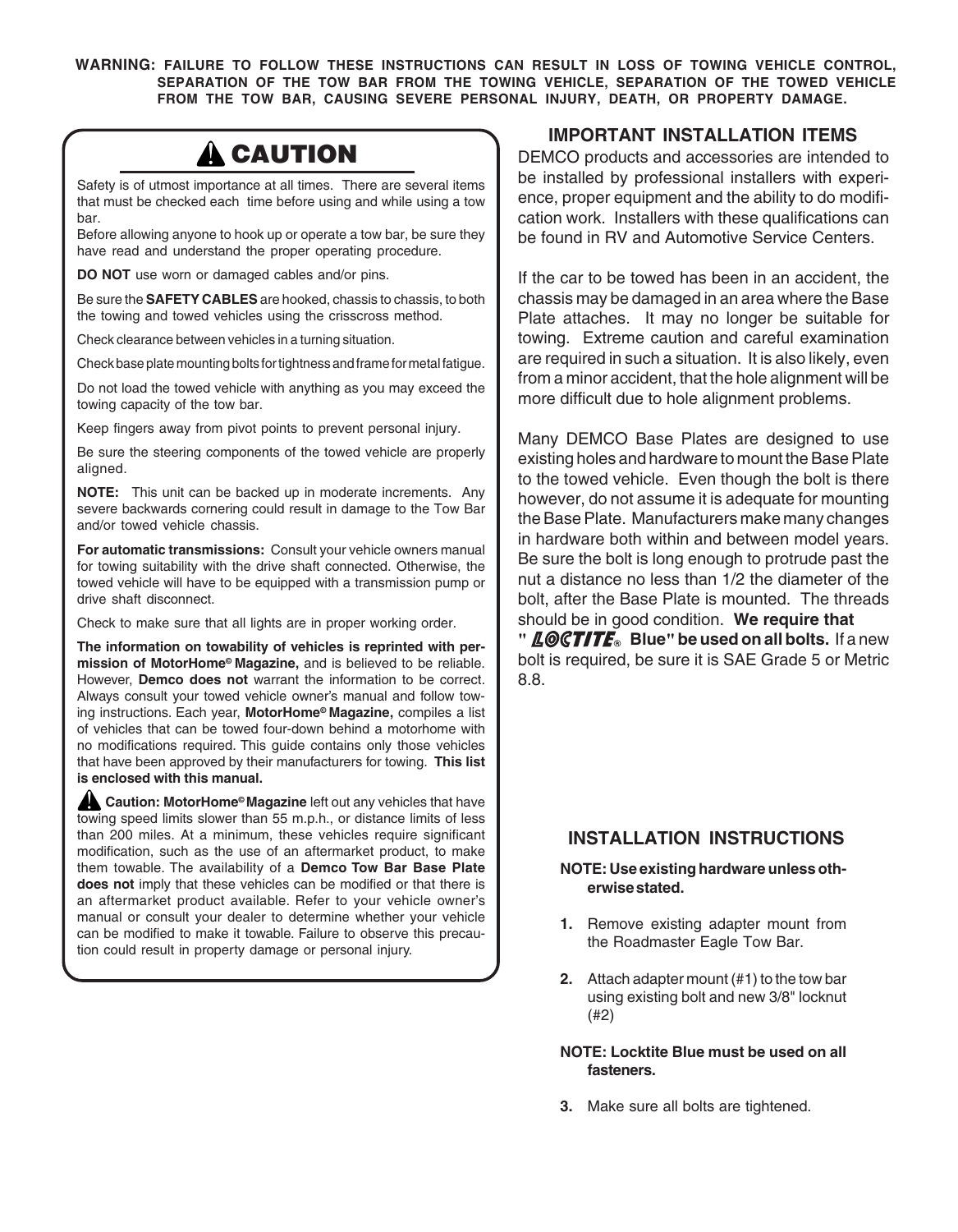| <b>Warranty Registration</b>                                                                                                                                                   |                          |                     |                     | Ag<br>◯<br><b>RV</b><br>◯<br>Rental<br>$\left( \ \right)$                  |
|--------------------------------------------------------------------------------------------------------------------------------------------------------------------------------|--------------------------|---------------------|---------------------|----------------------------------------------------------------------------|
| <b>Dethmers Manufacturing Company</b><br>4010 320th Street . Box 189 . Boyden, Iowa 51234<br>Toll Free 800-54DEMCO (800-543-3626) · FAX 800-845-6420<br>www.demco-products.com | Very                     |                     |                     | <b>Brakes</b><br>$\left( \ \right)$<br><b>Marine</b><br>$\bigcirc$<br>Very |
|                                                                                                                                                                                | Satisfied                | Satisfied           | <b>Dissatisfied</b> | Dissatisfied                                                               |
| How satisfied are you with our product?                                                                                                                                        | $\left( \right)$         | ◯                   | ◯                   | ◯                                                                          |
| How satisfied are you with the dealership/distributor sales staff?                                                                                                             | $\bigcirc$               | $\bigcirc$          | ∩<br>State          | $\bigcirc$                                                                 |
| How satisfied are you with the company sales staff?                                                                                                                            | $\bigcirc$               | $\bigcirc$          | $\bigcirc$          | $\bigcirc$                                                                 |
| How satisfied are you with the delivery?                                                                                                                                       | $\bigcirc$               | $\bigcirc$          | $\bigcirc$          | $\bigcirc$                                                                 |
| Did you have any contact with a Demco Representative?<br>If YES, how satisfied were you?                                                                                       | <b>YES</b><br>$\bigcirc$ | N <sub>0</sub><br>◯ | $\bigcirc$          | $\bigcirc$                                                                 |
| I would recommend this product to my family and friends.                                                                                                                       | <b>YES</b>               | N <sub>0</sub>      |                     |                                                                            |
| Would you purchase again from DEMCO?                                                                                                                                           | <b>YES</b>               | N <sub>0</sub>      |                     |                                                                            |
| Since taking delivery, have you been contacted by the dealer?                                                                                                                  | <b>YES</b>               | N <sub>0</sub>      |                     |                                                                            |
| Did you have any problems with this DEMCO product?<br>If YES, are you satisfied with the company's resolution of your problem?                                                 | <b>YES</b><br>$\bigcirc$ | NO<br>$\bigcirc$    | $\bigcirc$          | $\bigcirc$                                                                 |
|                                                                                                                                                                                |                          |                     |                     |                                                                            |
| Please list the specific source of information prompting this purchase.                                                                                                        |                          |                     |                     |                                                                            |
| After purchasing this product, do you see any needed product improvement? _______ If yes, what improvement?                                                                    |                          |                     |                     |                                                                            |
|                                                                                                                                                                                |                          |                     |                     |                                                                            |
|                                                                                                                                                                                |                          |                     |                     |                                                                            |
|                                                                                                                                                                                |                          |                     |                     |                                                                            |
|                                                                                                                                                                                |                          |                     |                     |                                                                            |
|                                                                                                                                                                                |                          |                     |                     |                                                                            |
|                                                                                                                                                                                |                          |                     |                     |                                                                            |
|                                                                                                                                                                                |                          |                     |                     |                                                                            |
|                                                                                                                                                                                |                          |                     |                     |                                                                            |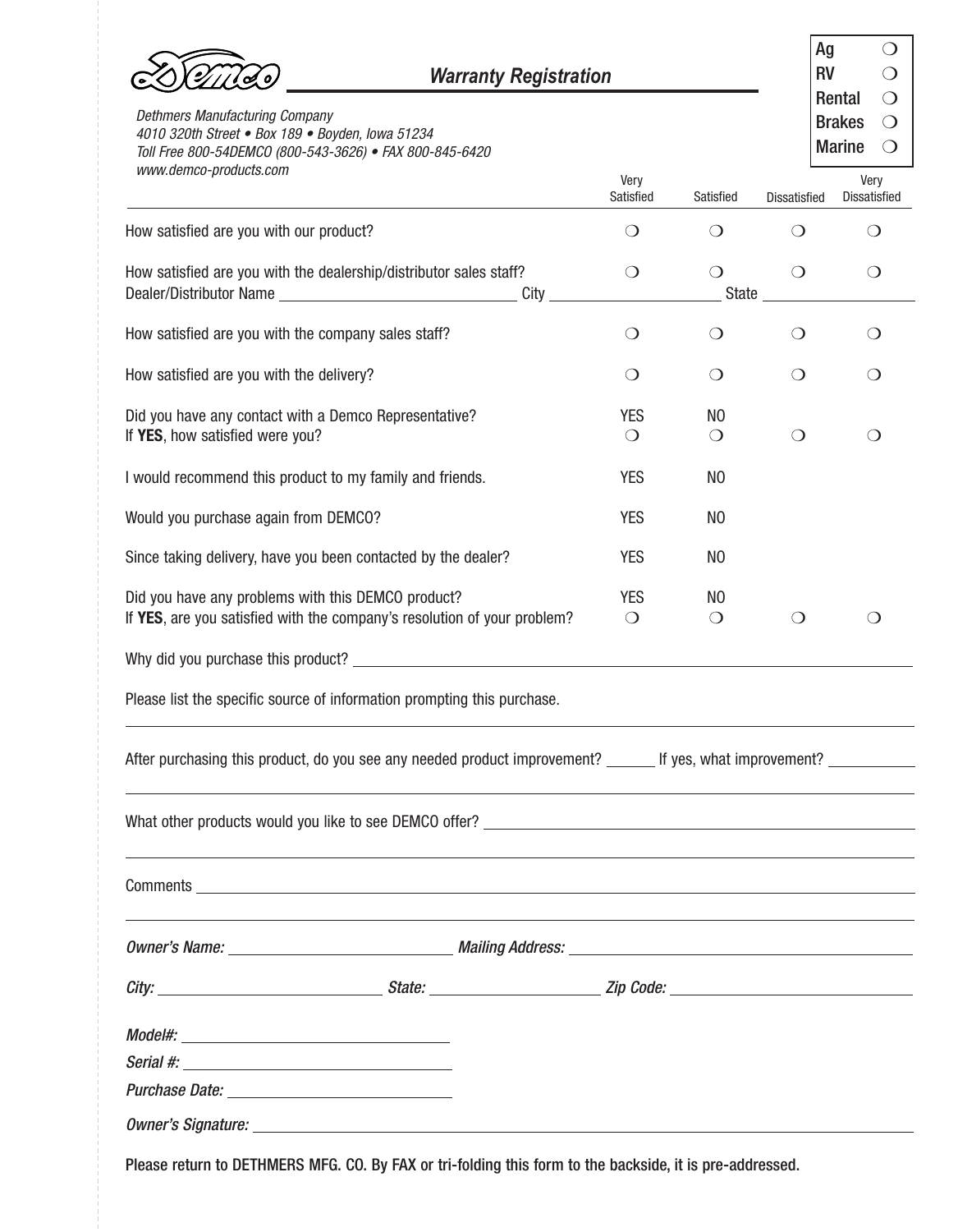Postage

Dethmers Manufacturing Company 4010 320th Street, Box 189 Boyden, Iowa 51234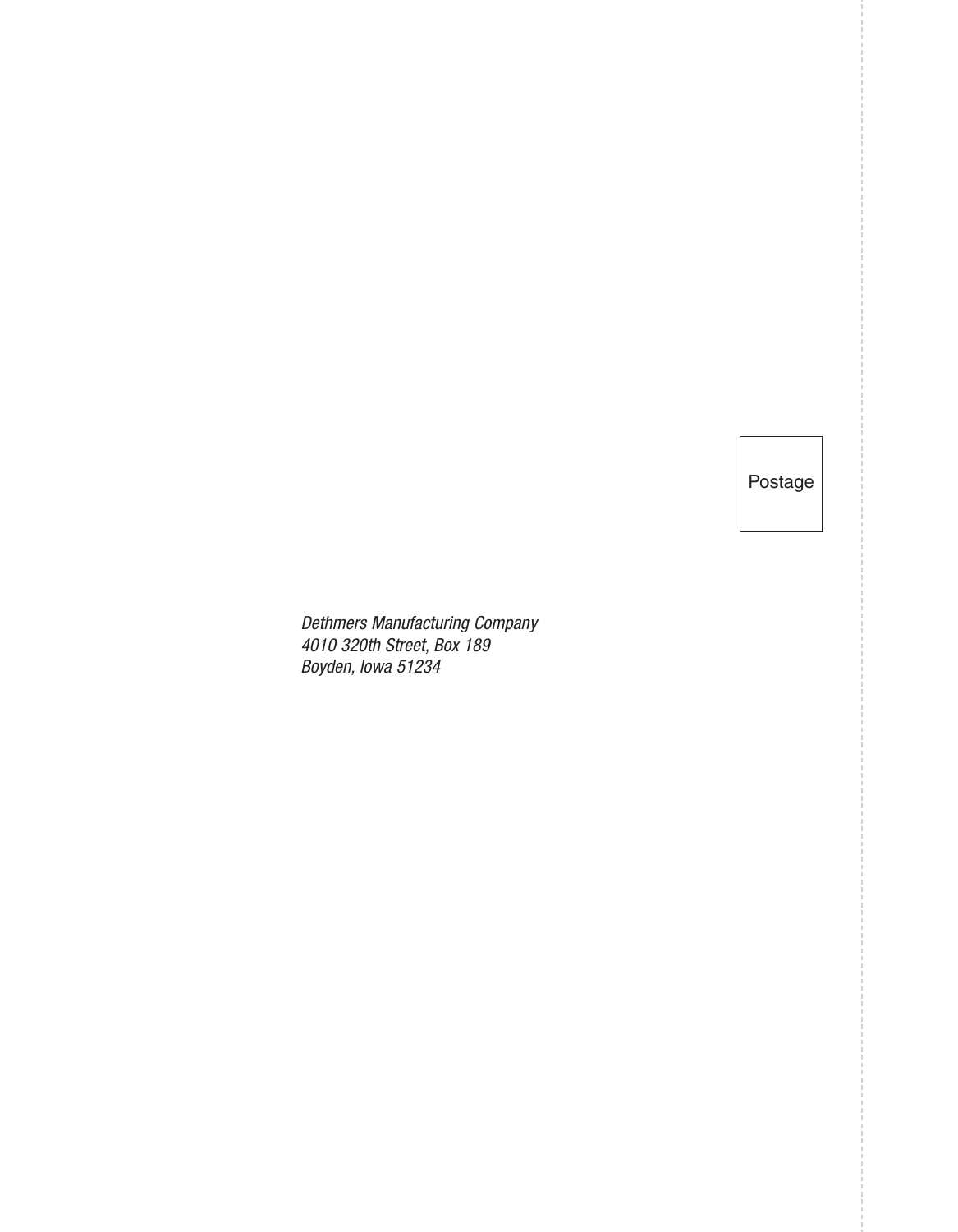# **DEMCO PRODUCTS ORIGINAL PURCHASERS LIMITED WARRANTY**

## **1. Extent and Duration of this Warranty:**

Your Demco product has a Lifetime Limited warranty to be free from defects in materials and workmanship under normal use and service from date of purchase by the original (first) retail owner, or until it is resold or transferred by the original owner. Any part of the Demco product found in the judgement of the manufacturer to be defective in materials or workmanship will be repaired or replaced at the manufacturer's option without charge for parts or labor to the original owner.

# **2. Manufacturer and Warrantor:**

Dethmers Manufacturing Co. 4010 320th Street P.O. Box 189 Boyden, IA 51234 (712) 725-2311

# **3. Repair or Replacement Procedure:**

If your Demco product develops a defect during the warranty period, promptly notify Dethmers Manufacturing Co. customer service department. Until such notice is received, Warrantor will not be responsible for any repair or replacement.

Upon receipt of notice from you, Warrantor will have a choice of options in replacing any part it determines to be defective:

- **a)** Warrantor may require you at your own expense to deliver or ship the part to its factory or authorized dealer. Any defective part will be repaired or replaced and returned to you free of charge. Any part returned to Warrantor and found not to be defective will be returned to you freight collect with an explanation.
- **b)** Warrantor may elect to ship a new part to its dealer to be exchanged free of charge for the defective part returned by you to the dealer.
- **c)** Warrantor may elect to ship or deliver a replacement part to your address.

## **4. Limitations on Warranty Coverage:**

Coverage under this warranty will be valid only if the customer warranty card is returned by the original purchaser within 30 days of purchase.

Coverage under this warranty will be effective only when a copy of the original invoice, showing the date and location of purchase, accompanies any claim for warranty. This warranty is limited to the original owner and is NON TRANSFERABLE to a second party.

Warrantor has no liability whatsoever and this warranty is null and void if any Demco product has been misassembled or subjected to neglect, negligence, misuse, accident or operated in any way contrary to the operating and maintenance instructions as specified in the Demco Owner's Manual for that model.

This warranty does not cover any product that has been altered or modified so as to affect it's operation, performance or durability, or that has been modified to change the intended use of the product.

In addition, the warranty does not extend to repairs made necessary by normal use of parts, accessories or other equipment which in the judgment of Warrantor, are either incompatible with the Demco product, or affect its operation, performance or durability.

This warranty does not cover:

- 1) normal wear and tear
- 2) road film or gravel damage to paint
- 3) paint
- 4) rust damage

Warrantor has a policy of continuous product improvement. We reserve the right to change or improve the design of any Demco product, including but not limited to state of the art changes, without assuming any obligation to modify any product previously manufactured.

Warrantor assumes no responsibility to the owner for loss of use of the product, loss of time, inconvenience or other damage consequential or otherwise, including, but not limited to expense for gasoline, expense of transporting the product to the dealer and expense of returning the product, mechanic's travel time, telephone or telegram charges, road service/towing charges, rental of another product during the time warranty repairs are being performed, travel, lodging, loss or damage to personal property or loss of revenue or earnings.

# **5. Limitations of Implied Warranties:**

All implied warranties, if any, expire and terminate upon expiration of this warranty. Some states do not allow limitation on how long an implied warranty lasts, so this limitation may not apply to you.

## **6. Limitation of Consequential Damages:**

Warrantor's responsibility under this warranty extends solely to repair or replacement of your Demco product and its component parts.

Warrantor does not assume responsibility for, nor shall it be liable for, any special, incidental or consequential damages. Some states do not allow the exclusion or limitation on incidental or consequential damages, so the above exclusion or limitation may not apply to you.

## **7. Purchaser's Rights:**

This warranty gives you specific legal rights, and you may also have other rights which vary from state to state.

## **8. Exclusive Warranty:**

This is the only express warranty made by Dethmers Manufacturing Co. on your Demco product and no agent, employee, or other person is allowed to change or add to this warranty.